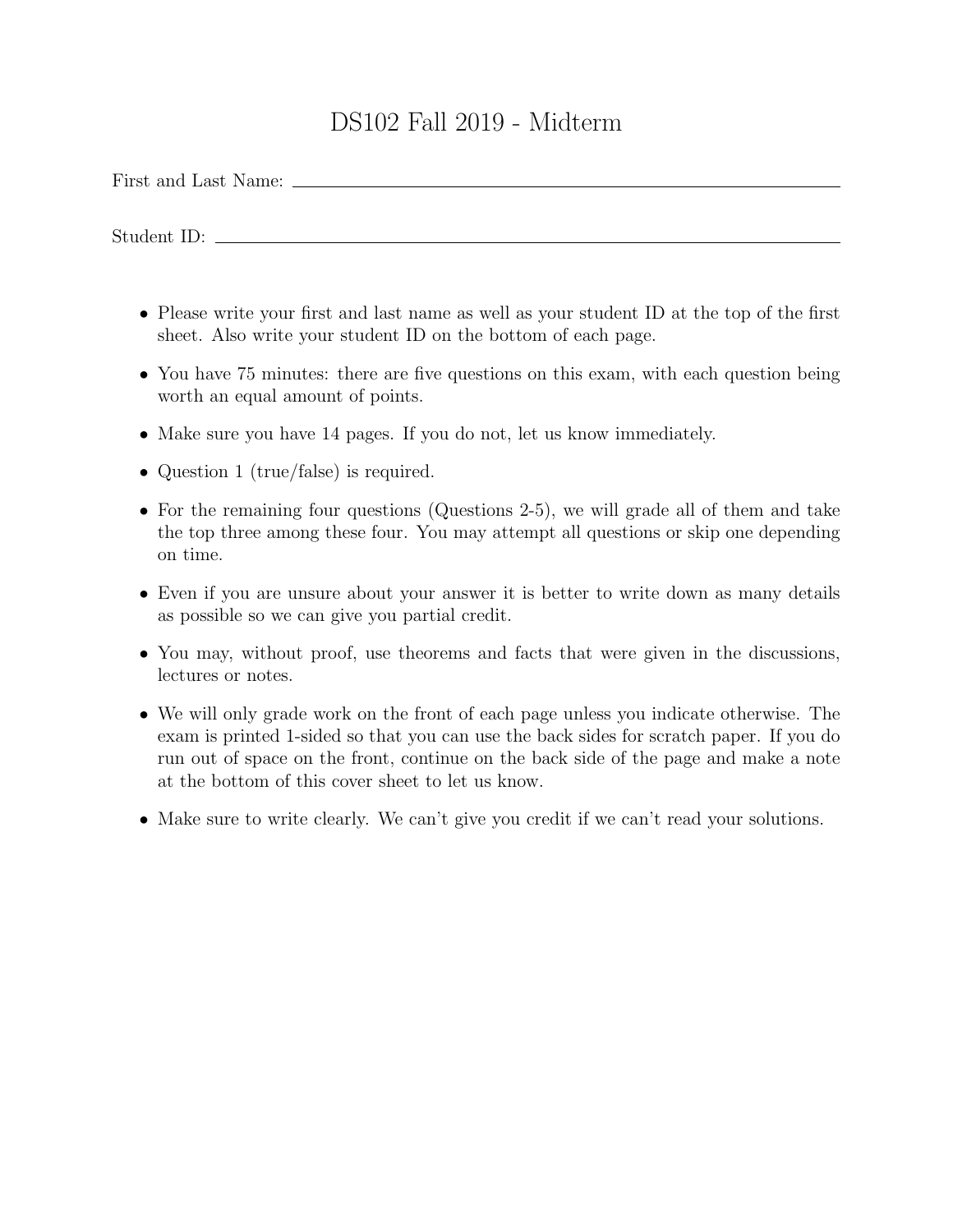- 1. (10 points) For each of the following, answer true or false. Circle T for true and F for false. You don't need to justify your answer.
	- (a)  $(1 \text{ point})$   $(T / F)$  It is possible to control FDR over an infinite number of tests while always having nonzero probability of declaring a discovery on any given hypothesis.
	- (b) (1 point) ( $T / F$ ) The following function is linear in x:

$$
f(x, \theta) = 1 + x + \sin(\theta x) + \theta^2 x.
$$

- (c) (1 point) ( $T / F$ ) Adding a regularization term to logistic regression prevents weights from diverging on linearly separable data.
- (d) (1 point) ( $T / F$ ) An equal tails credible interval and an interval of highest posterior density are equivalent if the prior distribution is symmetric.
- (e) (1 point) ( $T / F$ ) If we were to repeatedly compute a 90% credible interval from fresh samples, the fraction of calculated intervals that encompass the true parameter would be approximately 90%.
- (f)  $(1 \text{ point})$   $(T / F)$  Rejection sampling is in general preferable to importance sampling, as the rejection sampling estimate has lower variance.
- (g) (1 point) ( $T / F$ ) Gibbs sampling updates one parameter at a time.
- (h) (1 point) ( $T / F$ ) False discovery proportion can be thought of as a conditional probability that the reality is null (0), given that we made a discovery (1).
- (i)  $(1 \text{ point})$   $(T / F)$  The Hoeffding bound can be used for any random variable with finite variance.
- (j) (1 point) ( $T / F$ ) The Chebyshev bound allows us to construct confidence intervals for the mean of a bounded random variable.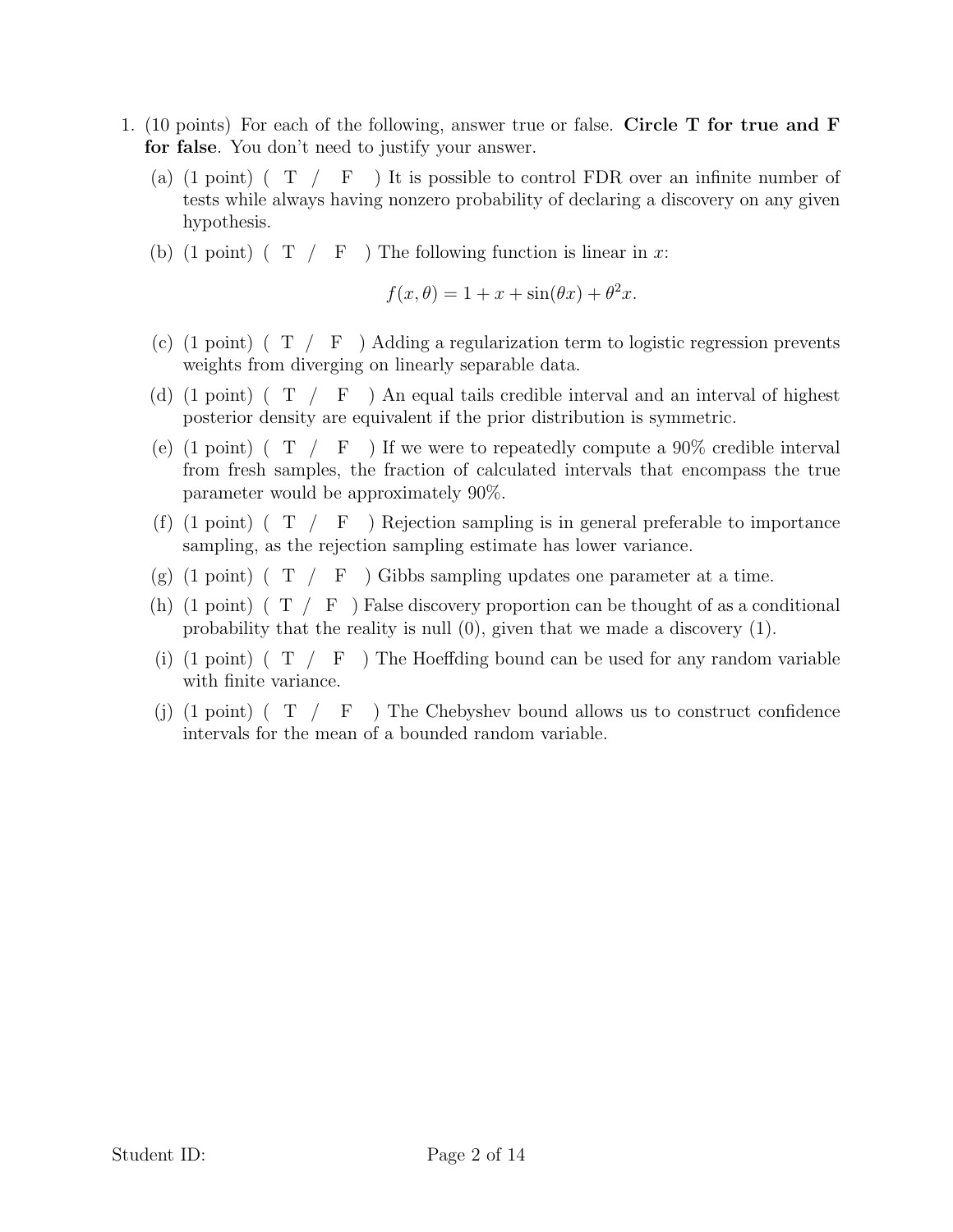2. (10 points) Suppose you observe two independent Gaussian samples,  $Z_1 \sim N(\mu_1, 1)$ and  $Z_2 \sim N(\mu_2, 1)$ . You want to test two hypotheses, one for each sample: the null hypotheses are  $\mu_1 = 0$  and  $\mu_2 = 0$ , respectively. You compute two p-values as  $P_i =$  $\Phi(-Z_i)$ ,  $i \in \{1, 2\}$ , where  $\Phi$  is the standard Gaussian CDF.

Suppose that the ground truth is null, i.e.  $Z_1, Z_2 \sim N(0, 1)$ . We consider some  $\alpha \in (0, 1)$ .

(a) (5 points) Suppose that you apply the simple decision rule of rejecting when  $P_i \leq \alpha$ ,  $i \in \{1, 2\}$ . What is the false discovery rate (FDR) of this rule applied to  $P_1, P_2$ ? Is it less than or equal to  $\alpha$ ?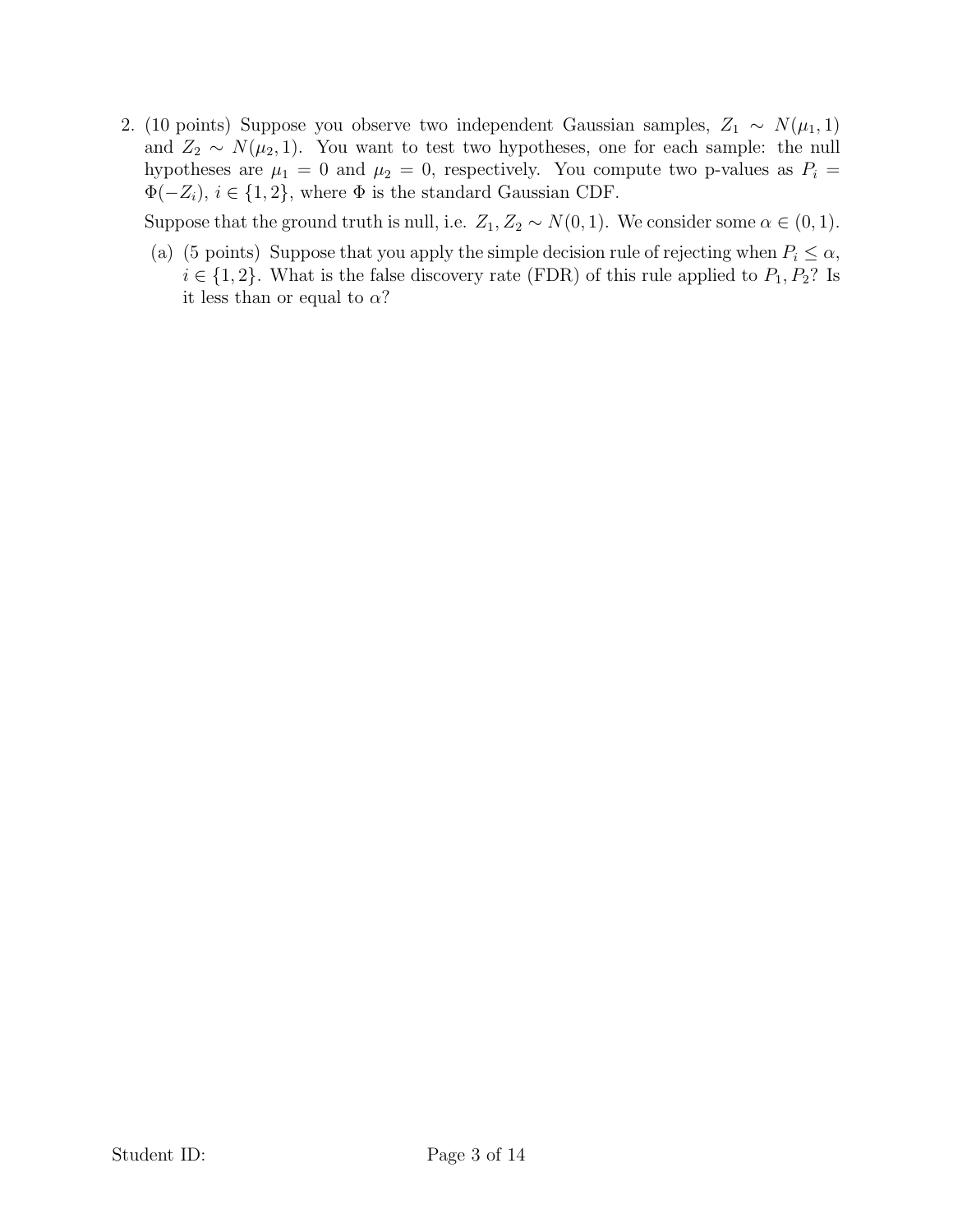(b) (5 points) Now suppose that you reject when  $P_i \leq \frac{\alpha}{2}$  $\frac{\alpha}{2}$ ,  $i \in \{1, 2\}$ . What is the false discovery rate (FDR) of this rule applied to  $P_1, P_2$ ? Is it less than or equal to  $\alpha$ ?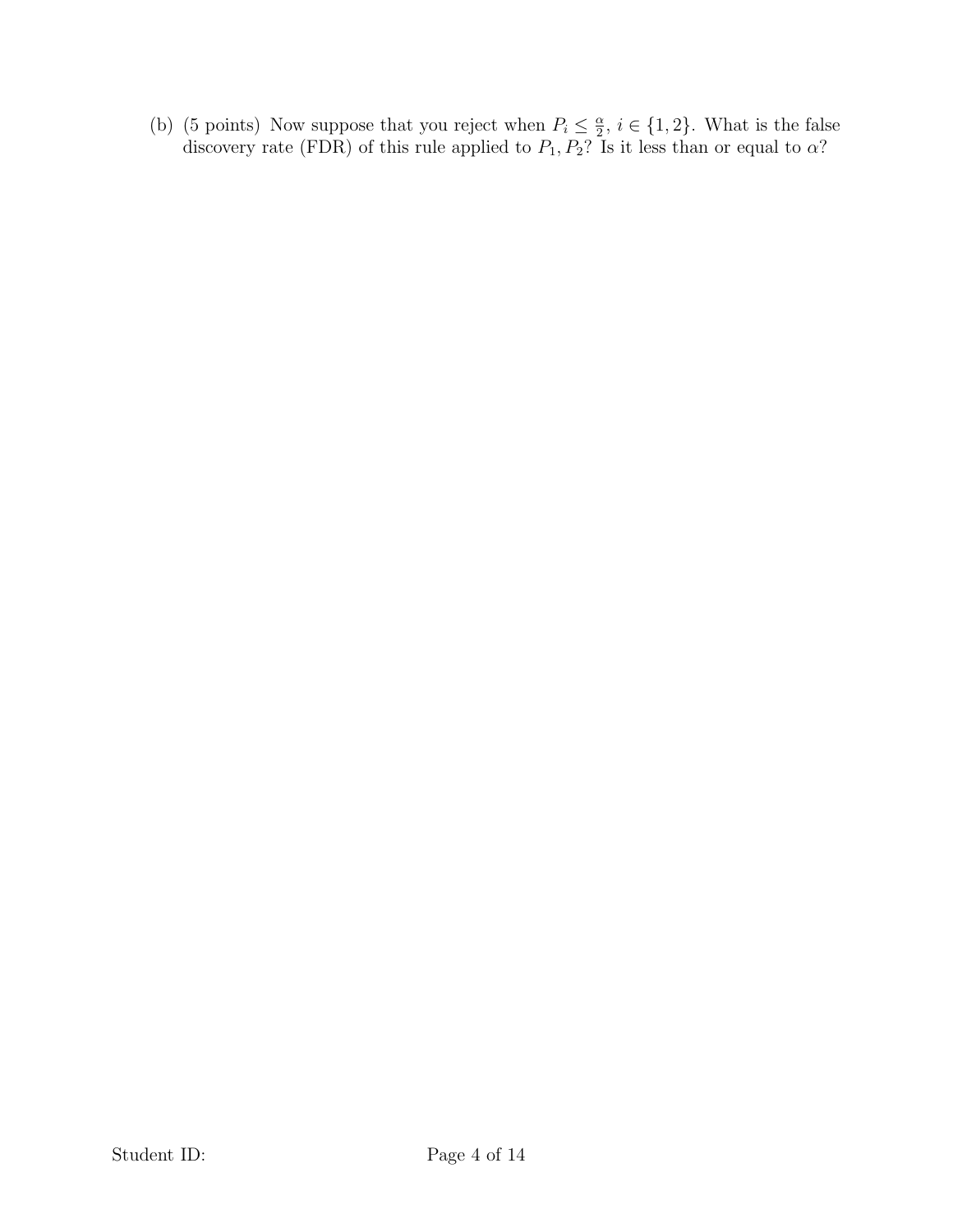3. (10 points) In this question we analyze the properties of the Benjamini-Hochberg (BH) procedure. Recall the steps of the procedure:

| Algorithm 1 The Benjamini-Hochberg Procedure                                                                 |
|--------------------------------------------------------------------------------------------------------------|
| <b>input:</b> FDR level $\alpha$ , set of <i>n</i> p-values $P_1, \ldots, P_n$                               |
| Sort the p-values $P_1, \ldots, P_n$ in non-decreasing order $P_{(1)} \leq P_{(2)} \leq \cdots \leq P_{(n)}$ |
| Find $K = \max\{i \in \{1, , n\} : P_{(i)} \leq \frac{\alpha}{n}i\}$                                         |
| Reject the null hypotheses (declare discoveries) corresponding to $P_{(1)}, \ldots, P_{(K)}$                 |

(a) (3 points) Suppose  $P_1 = P_2 = \cdots = P_n = \alpha$ , and we run BH under level  $\alpha$  on these p-values. How many discoveries does BH make? Explain.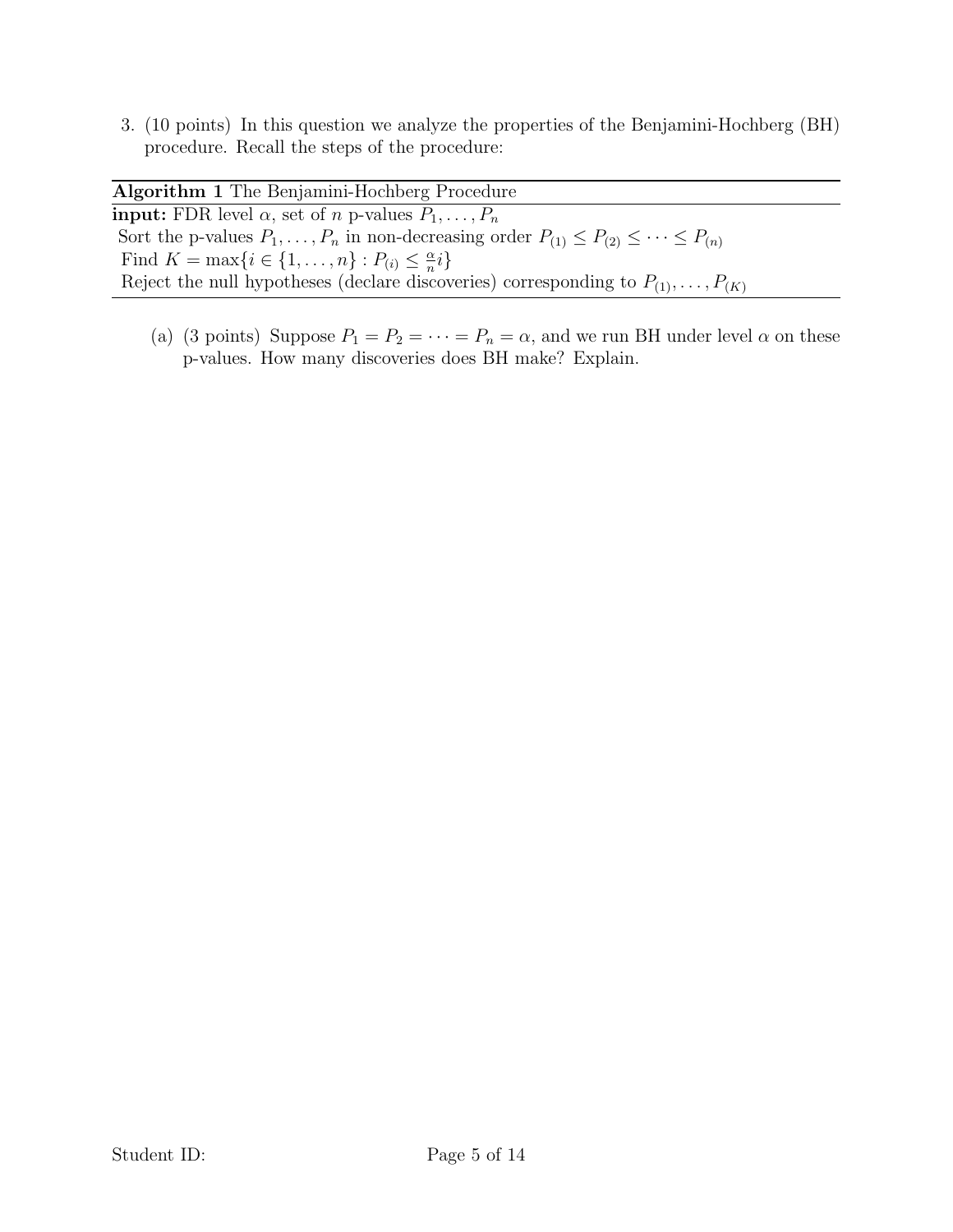(b) (3 points) Suppose  $P_1 = P_2 = \cdots = P_{n-1} = \alpha$ ,  $P_n = \alpha + 0.001\alpha$ , and we run BH under level  $\alpha$  on these p-values. How many discoveries does BH make? Explain.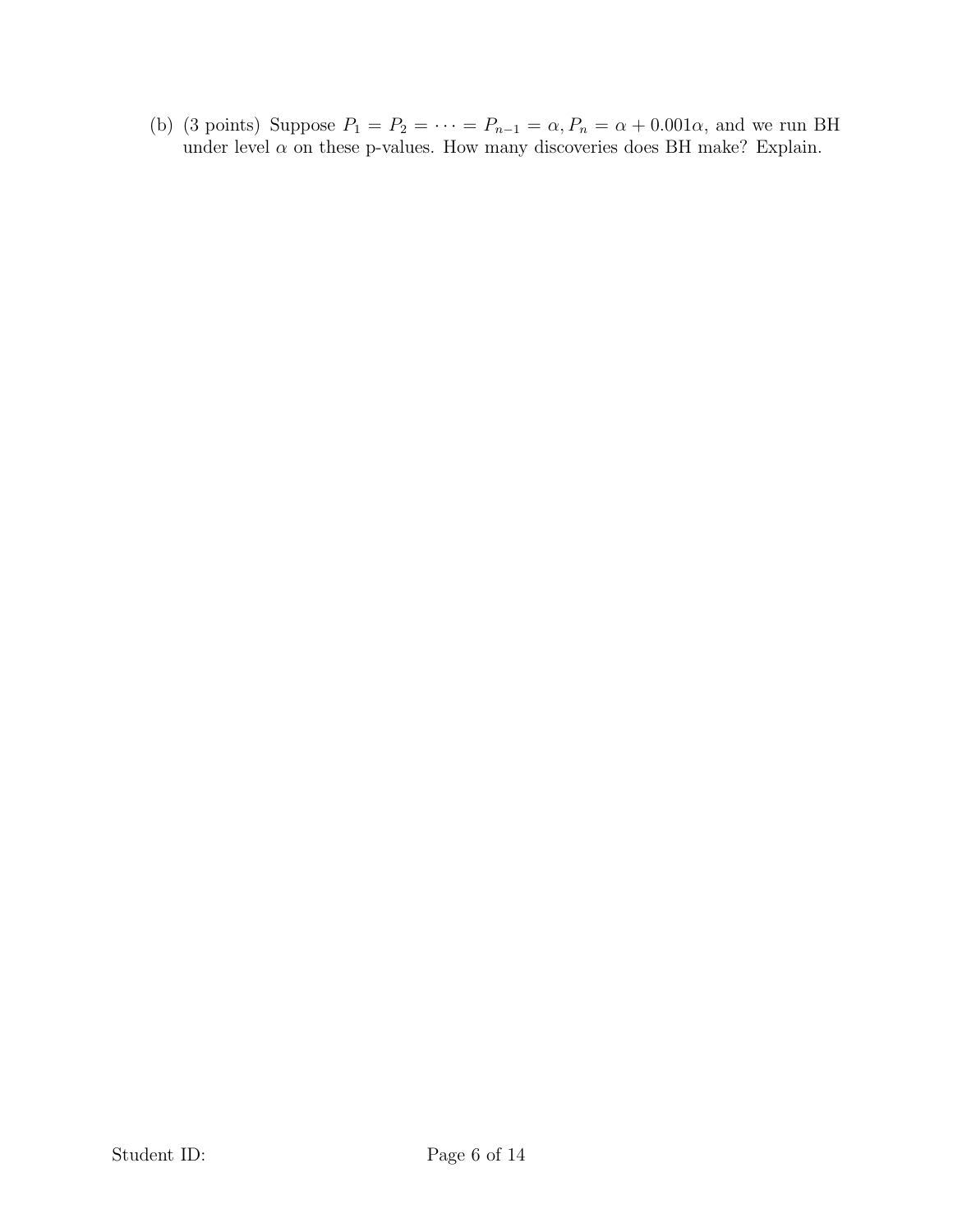(c) (4 points) Suppose we run BH on  $\{P_1, \ldots, P_n\}$ , and we make  $R < n$  discoveries. Now suppose we add an extra p-value equal to 0 to this set. Now we run BH on  $\{P_1, \ldots, P_n, 0\}$  and get a new number of rejections R'. Which of the following are possible:  $R' > R$ ,  $R' = R$ ,  $R' < R$ ? If multiple are possible, list all that are possible. Explain why.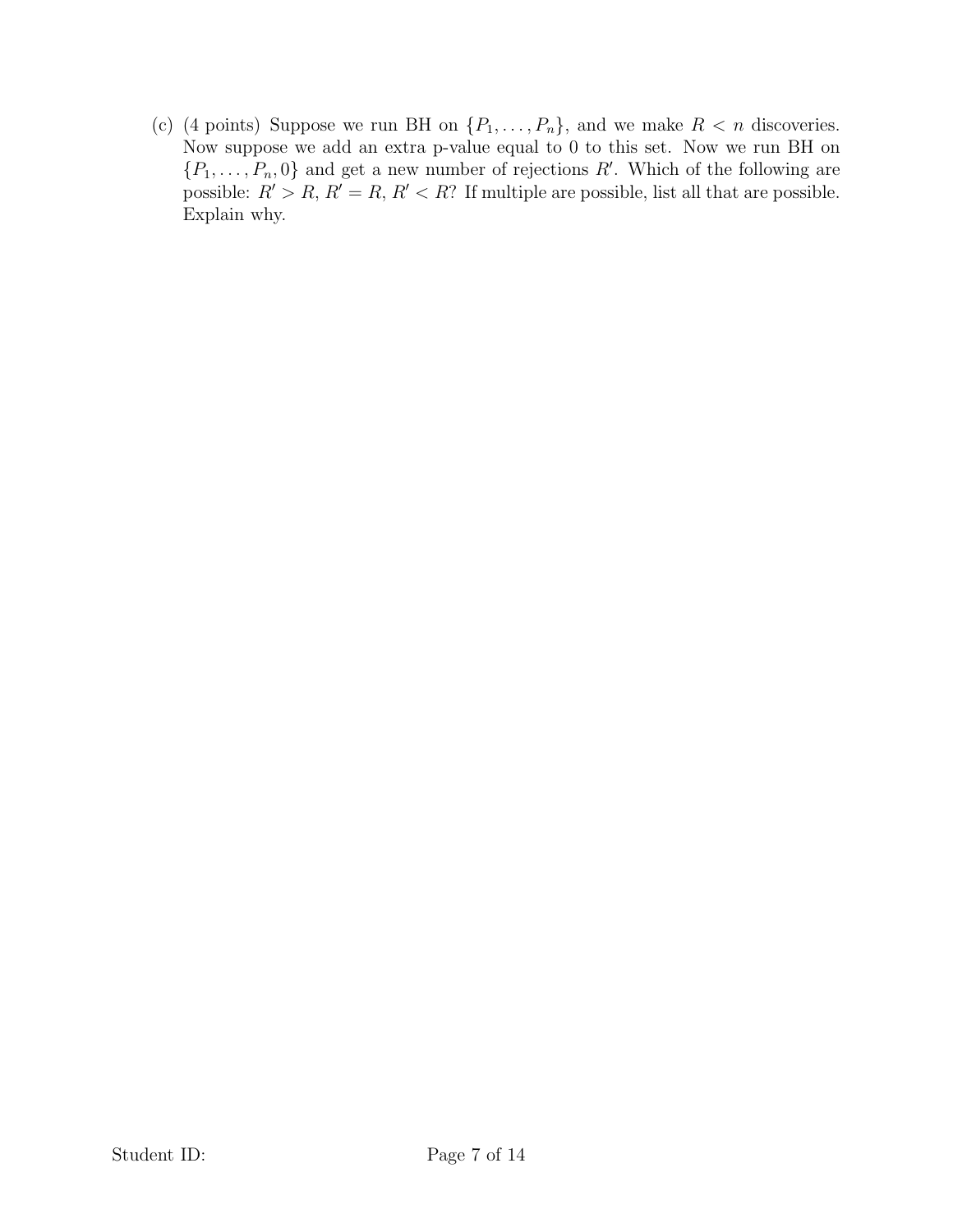4. (10 points) Consider the Gaussian mixture model where your model asserts that the observed data is drawn from the following procedure: For  $i = 1, ..., n$ 

$$
x_i \sim Bernoulli(\theta),
$$
  

$$
y_i \sim \mathcal{N}(\mu_{x_i}, \sigma_{x_i}^2),
$$

where  $(x_i, y_i)$  pairs are observed, but the proportion  $\theta$ , means  $\mu_0, \mu_1$  and standard deviations  $\sigma_0, \sigma_1$  are fixed and unknown. Recall that

$$
\mathcal{N}(y; \mu, \sigma^2) = \frac{1}{\sqrt{2\pi\sigma^2}} \exp\left(-\frac{(y-\mu)^2}{2\sigma^2}\right)
$$

(a) (3 points) Express the likelihood function  $p(x, y; \theta, \mu_0, \mu_1, \sigma_0, \sigma_1)$  in terms of the parameters and the data  $x = (x_1, ..., x_n), y = (y_1, ..., y_n).$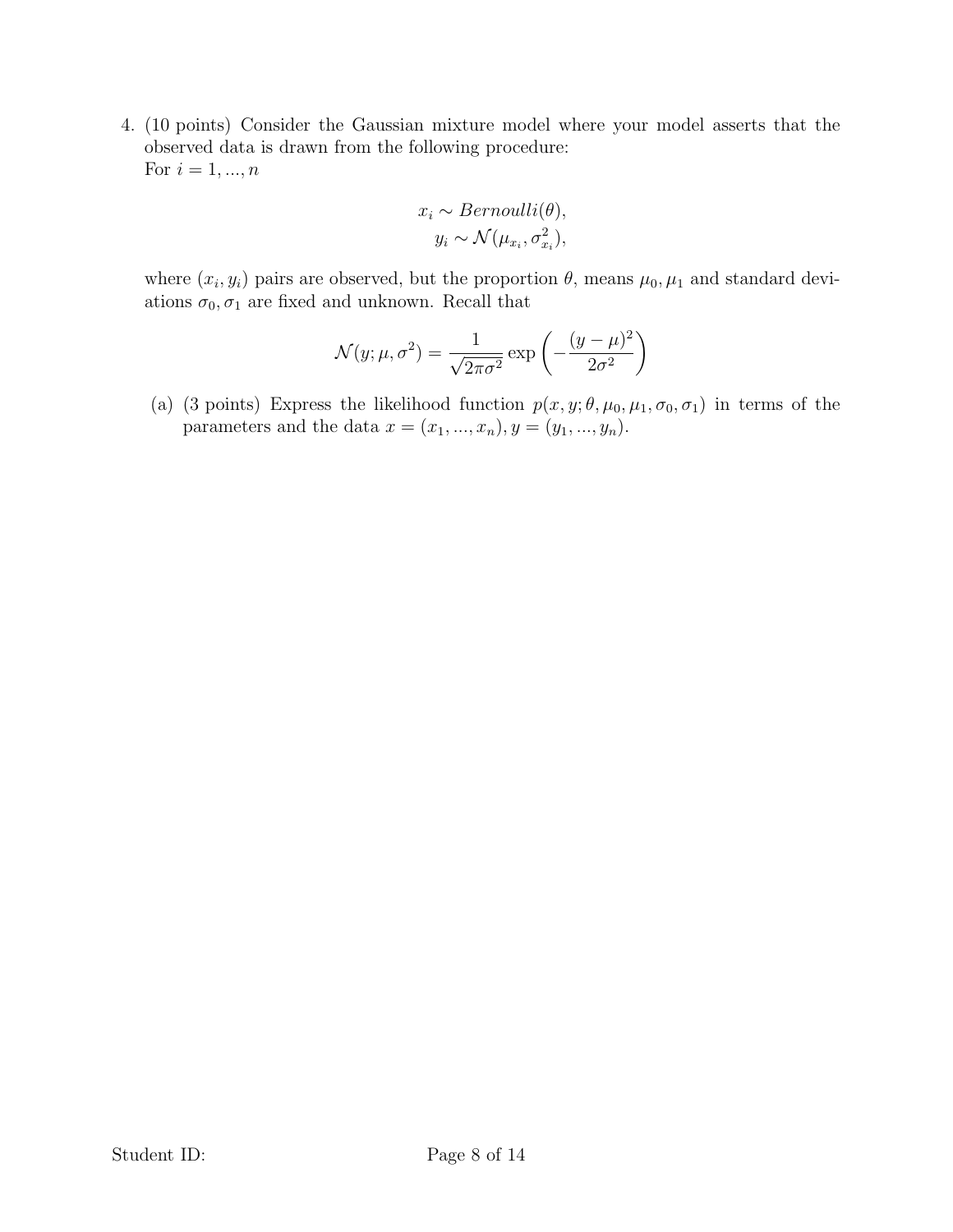(b) (2 points) Write an expression for the log likelihood,  $\ell(\theta, \mu_0, \mu_1, \sigma_0, \sigma_1; x, y) = \log p(x, y; \theta, \mu_0, \mu_1, \sigma_0, \sigma_1).$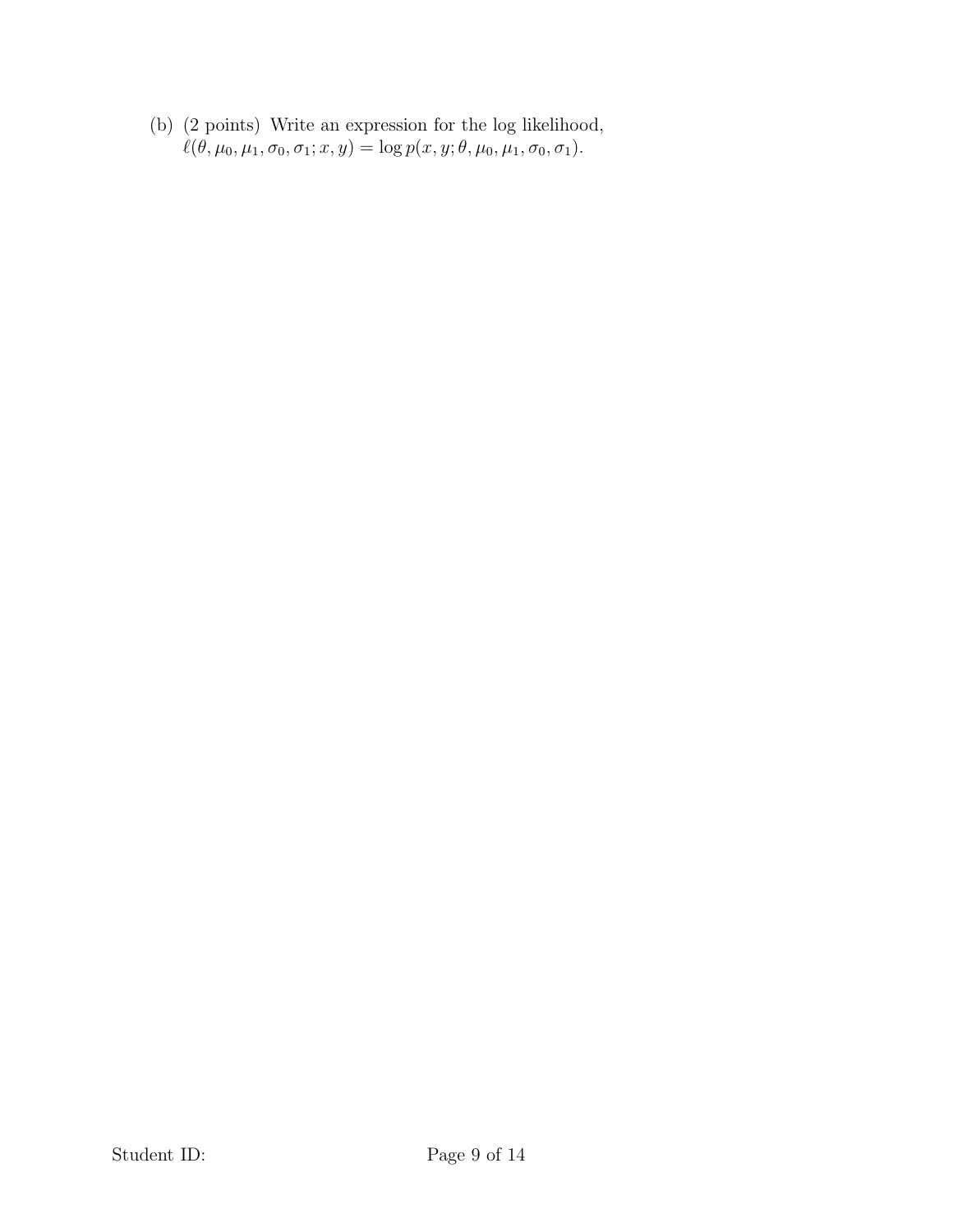(c) (2 points) Derive the maximum likelihood estimates (MLE) of  $\theta$  ( $\hat{\theta}_{MLE}$ ) as a function of the observed data  $x_1, ..., x_n$  and  $y_1, ..., y_n$ . *hint: you may want to frame your* estimate for  $\hat{\theta}_{MLE}$  in terms of the quantity  $C = \sum_{i=1}^{n} x_i$ .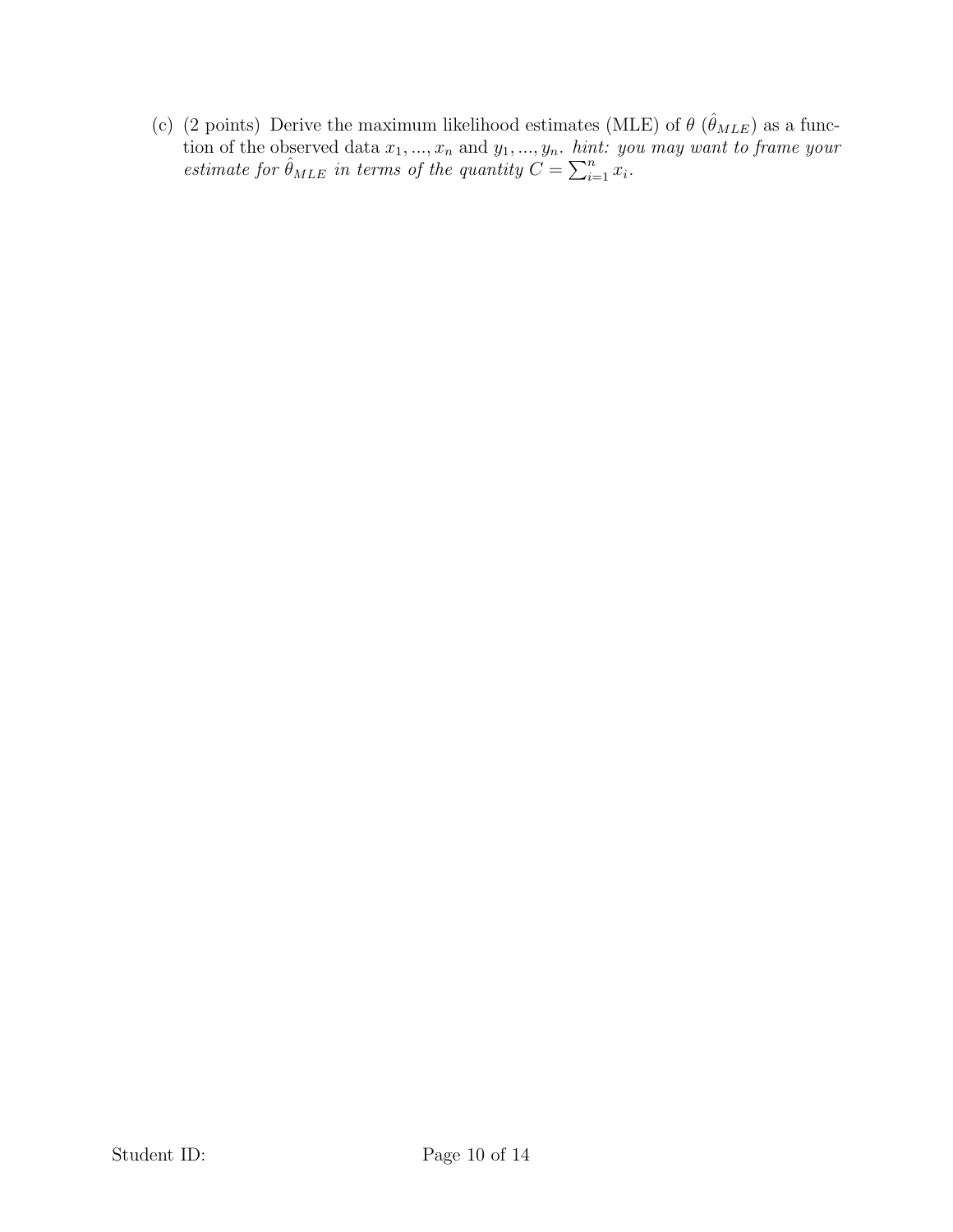(d) (3 points) Derive the estimates  $\hat{\mu}_{0MLE}$  and  $\hat{\mu}_{1MLE}$  as a function of the observed data  $x_1, ..., x_n$  and  $y_1, ..., y_n$ .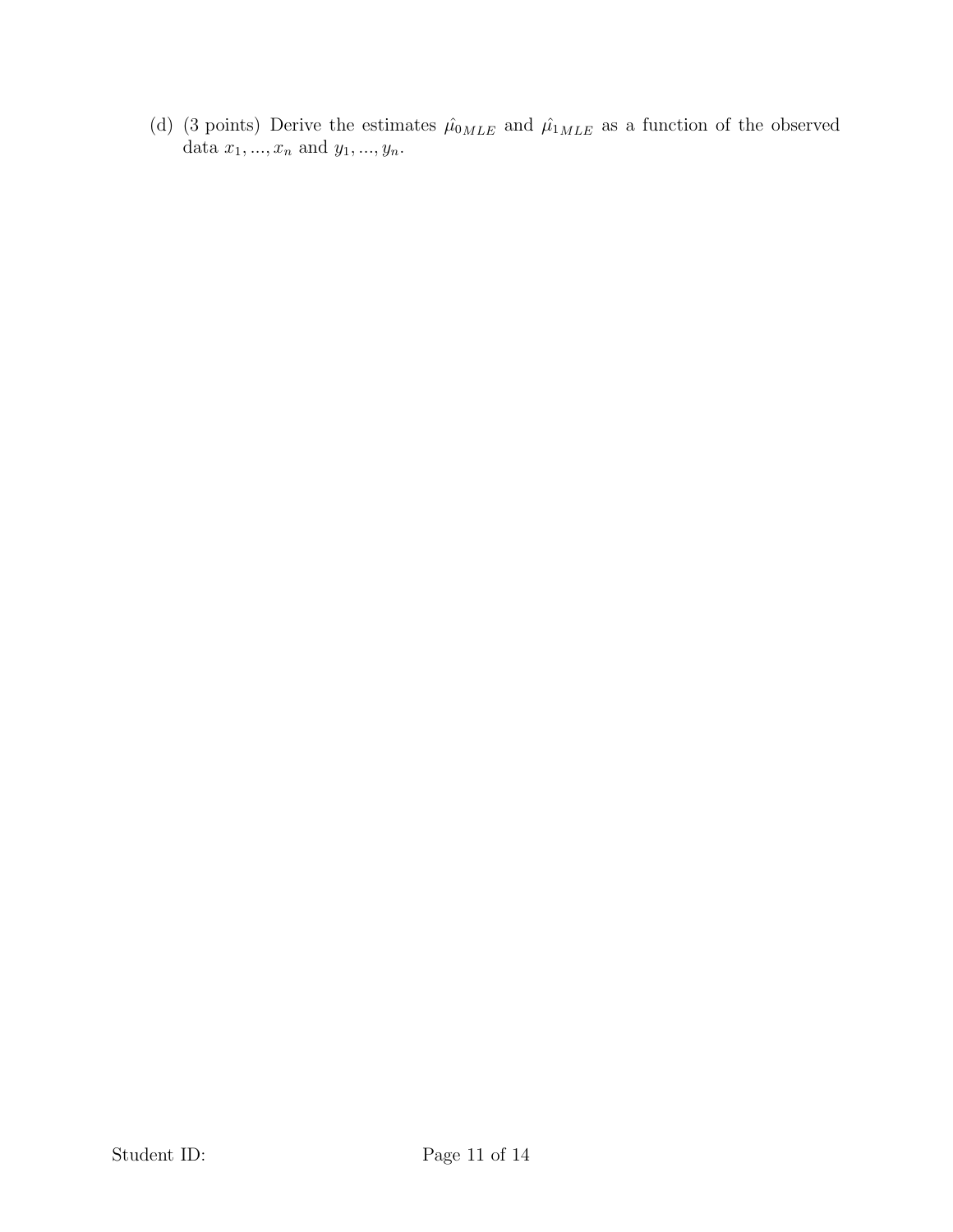5. (10 points) Here, we observe data points  $y_i$  as draws from the following procedure with hidden variables  $x_i$ , which we don't observe:

$$
x_i = \begin{cases} 1 & \text{with probability } 1/2\\ 0 & \text{with probability } 1/2 \end{cases}
$$

If  $x_i = 1$ , then  $y_i \sim \mathcal{N}(1, \sigma^2)$ . Otherwise,  $x_i = 0$ , and  $y_i \sim \mathcal{N}(-1, \sigma^2)$ . Note these distributions share the same standard deviation  $\sigma$ .

We don't actually observe the variables  $x_i$ , but we'd like to infer them from our observations of  $y_i$ .

(a) (4 points) Show that for a given data point  $i$ ,

$$
p(x_i = 1|y_i) = \frac{1}{1 + e^{-f(y_i)}}
$$

for some function  $f(y_i)$ . What is this function  $f(y_i)$ ?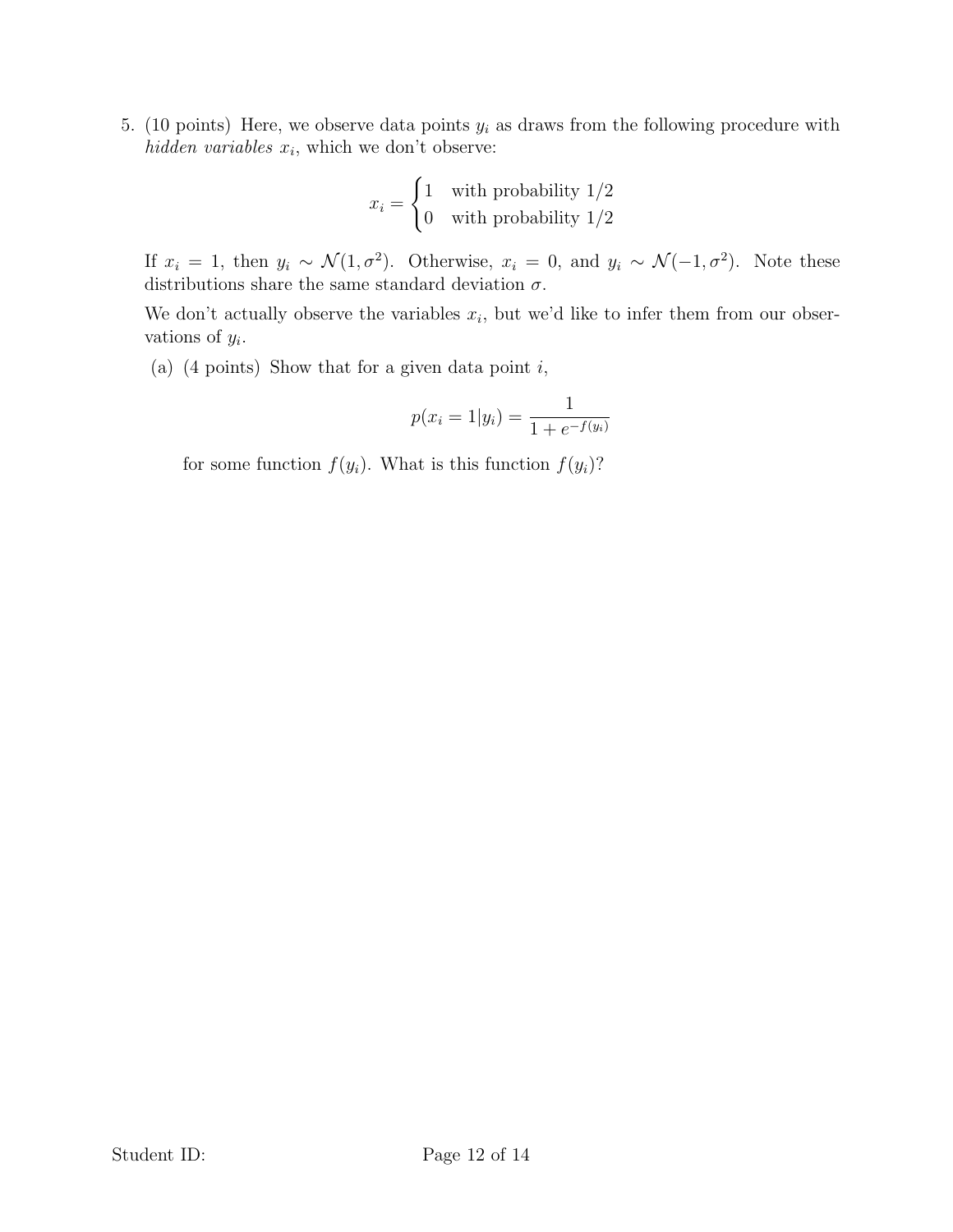(b) (4 points) Suppose we want to declare a decision rule to classify point  $i$  as coming from either  $\mathcal{N}(\mu_1 = 1, \sigma^2)$  or  $\mathcal{N}(\mu_0 = -1, \sigma^2)$ . We will do so by declaring:

$$
\hat{x}_i = \arg\max_{x \in \{0,1\}} p(x_i = x | y_i)
$$

State this decision rule in terms of the function  $f(y)$  from part (a).